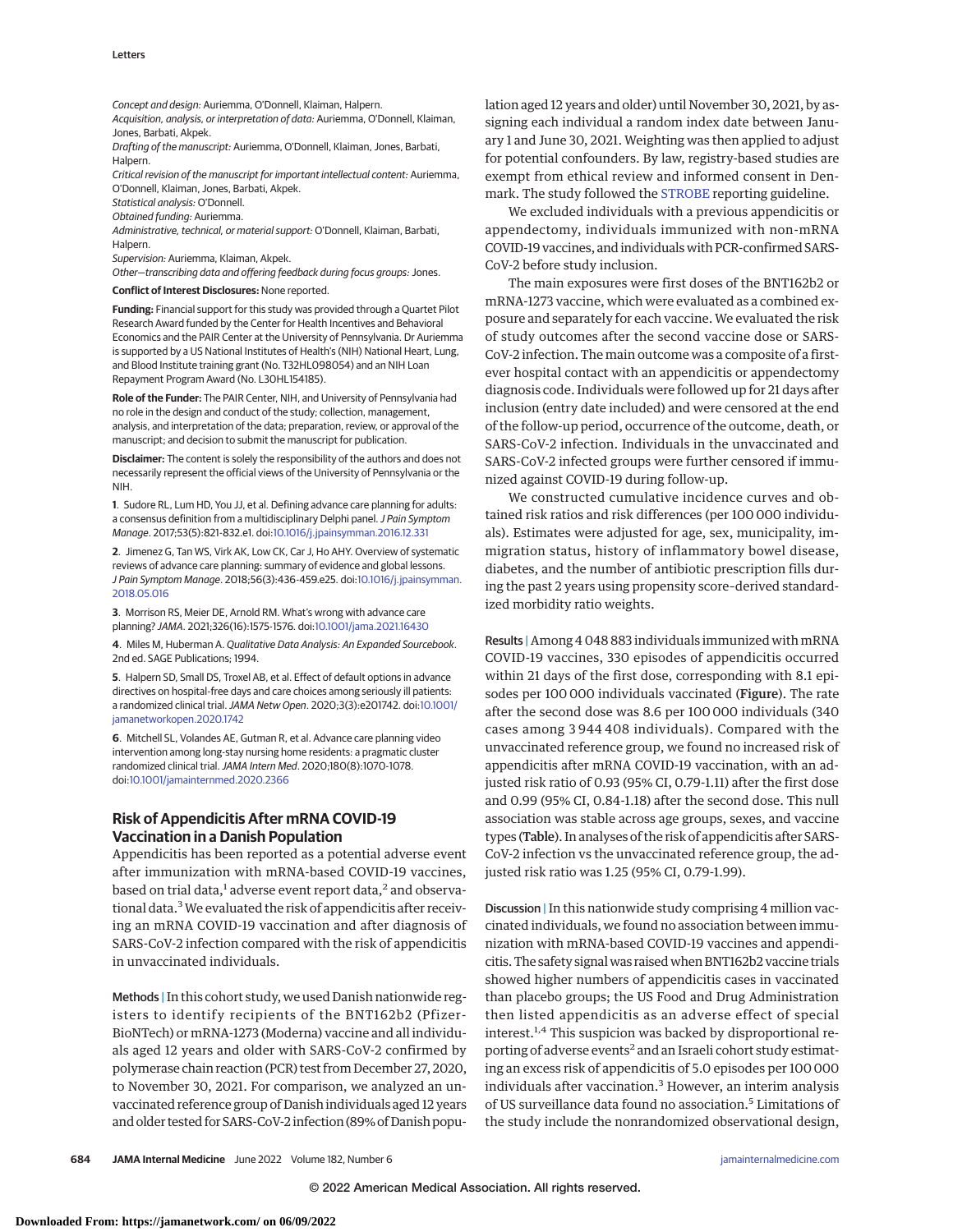## Figure. The 21-Day Cumulative Incidence of Appendicitis or Appendectomy



PCR indicates polymerase chain reaction.

|                                   | No./total No. of individuals |                             |                                                 | Adjusted risk difference,                               |
|-----------------------------------|------------------------------|-----------------------------|-------------------------------------------------|---------------------------------------------------------|
|                                   | <b>Exposure</b><br>group     | Weighted reference<br>group | Adjusted risk ratio<br>$(95\%$ CI) <sup>b</sup> | events per 100 000<br>individuals (95% CI) <sup>b</sup> |
| First dose of mRNA vaccine        |                              |                             |                                                 |                                                         |
| All                               | 330/4048883                  | 350/4010544                 | $0.93(0.79 \text{ to } 1.11)$                   | $-0.58$ ( $-2.01$ to 0.86)                              |
| Median age (IQR), y               | $50(31-66)$                  | 49 (32-62)                  | <b>NA</b>                                       | <b>NA</b>                                               |
| Age, y                            |                              |                             |                                                 |                                                         |
| $12 - 24$                         | 75/689085                    | 83/689131                   | 0.90 (0.66 to 1.24)                             | $-1.14$ ( $-4.73$ to 2.44)                              |
| $25 - 44$                         | 81/1000720                   | 110/1 000 810               | 0.74 (0.55 to 0.98)                             | $-2.91$ ( $-5.66$ to $-0.15$ )                          |
| >45                               | 174/2 359 078                | 160/2 341 472               | 1.08 (0.82 to 1.43)                             | $0.56$ (-1.39 to 2.52)                                  |
| Sex                               |                              |                             |                                                 |                                                         |
| Female                            | 182/2 032 326                | 176/2 008 745               | 1.02 (0.81 to 1.29)                             | $0.20$ (-1.84 to 2.25)                                  |
| Male                              | 148/2 016 557                | 174/2 001 570               | 0.85 (0.66 to 1.08)                             | $-1.33$ ( $-3.33$ to 0.67)                              |
| Vaccine type                      |                              |                             |                                                 |                                                         |
| <b>BNT162b2</b>                   | 294/3 531 437                | 309/3 494 939               | 0.94 (0.79 to 1.12)                             | $-0.53$ ( $-2.04$ to 0.99)                              |
| mRNA-1273                         | 36/517446                    | 41/518456                   | $0.87$ (0.61 to 1.25)                           | $-1.01$ ( $-3.58$ to 1.55)                              |
| Second dose of mRNA vaccine       |                              |                             |                                                 |                                                         |
| All                               | 340/3 944 408                | 339/3 904 552               | $0.99(0.84 \text{ to } 1.18)$                   | $-0.06$ ( $-1.52$ to $1.41$ )                           |
| Median age (IQR), y               | 51 (32-66)                   | 49 (33-63)                  | <b>NA</b>                                       | <b>NA</b>                                               |
| Age, y                            |                              |                             |                                                 |                                                         |
| $12 - 24$                         | 87/645 253                   | 77/645 306                  | 1.13 (0.83 to 1.52)                             | $1.50$ (-2.35 to 5.35)                                  |
| $25 - 44$                         | 96/956771                    | 106/956 903                 | 0.91 (0.69 to 1.20)                             | $-1.00$ ( $-3.92$ to 1.92)                              |
| >45                               | 157/2 342 384                | 158/2 324 800               | 0.99 (0.74 to 1.31)                             | $-0.10$ ( $-2.04$ to 1.83)                              |
| Sex                               |                              |                             |                                                 |                                                         |
| Female                            | 174/1980903                  | 170/1956427                 | 1.01 (0.80 to 1.28)                             | $0.11$ (-1.96 to 2.17)                                  |
| Male                              | 166/1963505                  | 168/1947935                 | 0.98 (0.77 to 1.25)                             | $-0.19$ ( $-2.27$ to 1.88)                              |
| Vaccine type                      |                              |                             |                                                 |                                                         |
| <b>BNT162b2</b>                   | 297/3 443 474                | 300/3 405 546               | 0.98 (0.82 to 1.17)                             | $-0.18$ ( $-1.72$ to 1.36)                              |
| mRNA-1273                         | 43/500934                    | 40/501887                   | 1.08 (0.78 to 1.51)                             | $0.66$ (-2.17 to 3.48)                                  |
| SARS-CoV-2 infection <sup>c</sup> |                              |                             |                                                 |                                                         |
| All                               | 20/159 115                   | 16/159 241                  | 1.25 (0.79 to 1.99)                             | $2.53$ (-3.20 to 8.25)                                  |
| Median age (IQR), y               | 31 (21-46)                   | 32 (22-46)                  | <b>NA</b>                                       | <b>NA</b>                                               |
| Sex                               |                              |                             |                                                 |                                                         |
| Female                            | 9/78 694                     | 9/78749                     | 1.04 (0.52 to 2.07)                             | $0.45$ (-7.39 to 8.29)                                  |
| Male                              | 11/80 421                    | 7/80493                     | 1.49 (0.79 to 2.81)                             | $4.51(-3.83 \text{ to } 13)$                            |

Table. Risk of Appendicitis or Appendectomy After mRNA COVID-19 Vaccination and SARS-CoV-2 Infectiona

Abbreviation: NA, not applicable. <sup>a</sup> Risk of appendicitis or appendectomy 21 days after immunization with the first or second dose of the BNT162b2 or mRNA-1273 vaccine and 21 days after SARS-CoV-2 infection confirmed with polymerase chain reaction test compared with an unvaccinated reference group.

 $b$  Risk estimates were obtained using binomial regression with adjustment for age, sex, municipality, immigration status, history of inflammatory bowel disease, diabetes, and number of antibiotic prescription fills during the past 2 years using standardized morbidity ratio weighing.

<sup>c</sup> Age stratification was omitted because of the low number of events.